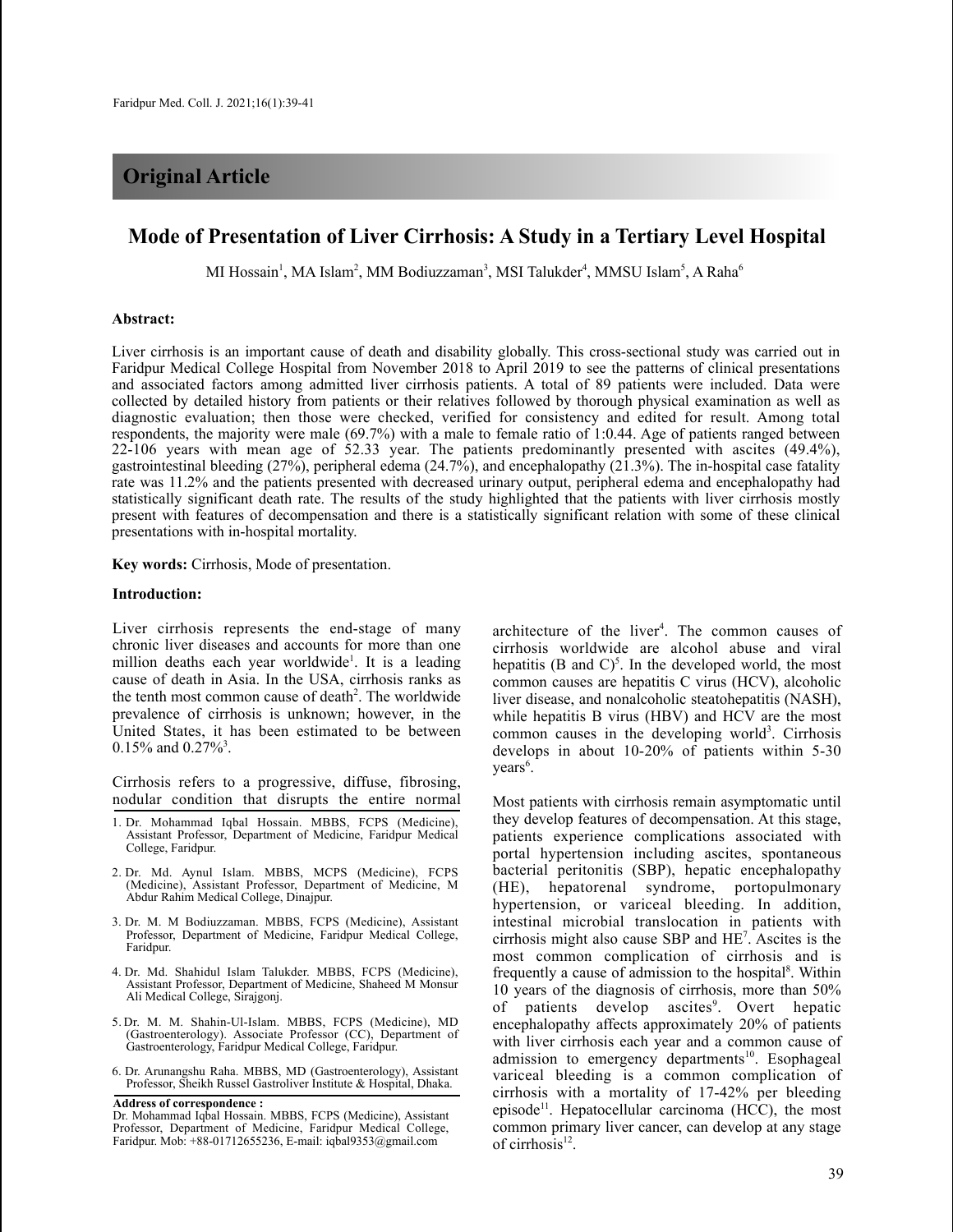The clinical course of cirrhosis in Bangladesh is unknown. There is paucity of data regarding demographic characteristics, mode of clinical presentation and other factors in cirrhotic patients which highlights the importance of the present study.

## **Materials and Methods:**

This cross-sectional study was carried out in the department of medicine of Faridpur Medical College Hospital from November 2018 to April 2019. Patients having evidence of cirrhosis of the liver on clinical and diagnostic evaluation were included in this study. Data were collected by detailed history from patients or their relatives followed by thorough physical examination as well as diagnostic evaluation; then those were checked, verified for consistency and edited for result. After editing and coding, the coded data were analyzed by using the SPSS\PC software package.

## **Results:**

A total of 89 cirrhosis patients were included in the study; 62 (69.7%) were male and 27(30.3%) were female with a male to female ratio of 1:0.44. Age of patients ranged between 22-106 years with mean age of 52.33 year. The substantial number of patients (61.8%) had significant past history; of them 27% had a history of surgery or other invasive procedures, followed by blood transfusion in 15.7%, history of exposure to promiscuous sexual activity in 10.1%, positive family history in 7.9% and alcohol abuse in 1.1% of cases.

Regarding mode of presentation, most patients presented with ascites (49.4%) followed by gastrointestinal bleeding (27%), peripheral edema  $(24.7%)$ , and encephalopathy  $(21.3\%)$  (Table I). The rest of the patients presented as follows, decreased urinary output (6.7%), hepatocellular carcinoma (4.5%), jaundice (3.4%) and incidental or others  $(6.7\%)$ .

**Table I:** Distribution of patients according to Clinical Presentation (n=89)

| <b>Presentation</b>       | Number of patients (%) |
|---------------------------|------------------------|
| Ascites                   | 44 (49.4)              |
| Peripheral edema          | 22(24.7)               |
| Gastrointestinal bleeding | 24 (27.0)              |
| Encephalopathy            | 19(21.3)               |

Most of the patients were discharged uneventfully with in-hospital mortality rate of 11.2%. The patients presented with decreased urinary output, peripheral edema and encephalopathy (Table II) had a statistically significant death rate of 50%, 27.27% and 26.32% respectively. The patients presented with ascites, gastrointestinal bleeding, abdominal pain, jaundice, hepatocellular carcinoma had death rate of 13.64%, 12.5%, 11.11%, 0%, 0%, respectively; these are not statistically significant.

|  | Table II: Distribution of patients according to |  |  |
|--|-------------------------------------------------|--|--|
|  | presentation and outcome (n=89)                 |  |  |

| <b>Feature</b>                                                  | Present [Number Absent (Number P value*<br>(%) of death<br>among them] | of death<br>among them) |                |
|-----------------------------------------------------------------|------------------------------------------------------------------------|-------------------------|----------------|
| Decreased urine 6 [3 (50)]<br>output                            |                                                                        | 83(7)                   | 0.002          |
| Peripheral edema 22 [6 (27.27)]<br>Encephalopathy 19 [5(26.32)] |                                                                        | 67(4)<br>70(5)          | 0.006<br>0.019 |

\*Test was carried out by  $\chi^2$  test. df=1

# **Discussions:**

In this study a total of 89 patients were included and demographic as well as pertinent data regarding cirrhosis including their mode of presentation were collected. Most patients were male (69.7%) with a male to female ratio of 1:0.44. Approximately 61.8% had significant past history which might be related to their disease. Substantial numbers of patients were discharged uneventfully (88.8%).

Most of the patients presented with ascites (49.4%), gastrointestinal bleeding (27%), peripheral edema (24.7%), and encephalopathy (21.3%). Recent research conducted by Nilsson E et al in Sweden revealed that out of 1317 patients of cirrhosis, ascites was present in 43% cases followed by variceal bleeding in 6% and overt encephalopathy in 4% cases<sup>1</sup>. In a study that included hospital admissions for liver cirrhosis in Portugal during the past decade, hepatocellular carcinoma and fluid retention were more common in viral cirrhosis, whereas encephalopathy and variceal bleeding were more frequent in alcoholic cirrhosis. Hepatorenal syndrome was the strongest predictor of mortality among cirrhosis complications<sup>13</sup>. These results are mostly consistent with the present study.

Several studies tried to define the impact of different clinical features of decompensation on survival. Horvath A et al identified factors associated with high mortality and found that hepatorenal syndrome carried the highest mortality rate, followed by spontaneous bacterial peritonitis, hepatic encephalopathy, pneumonia and malnutrition<sup>14</sup>. In another study on hospitalized patients in the United States revealed that hepatorenal syndrome, hepatocellular carcinoma, variceal bleeding, and spontaneous bacterial peritonitis were associated with a higher mortality rate<sup>15</sup>. In this study the in-hospital mortality rate was 11.2%. The patients presented with decreased urinary output, peripheral edema and encephalopathy had statistically significant death rate. These findings are mostly coherent with the above mentioned citations.